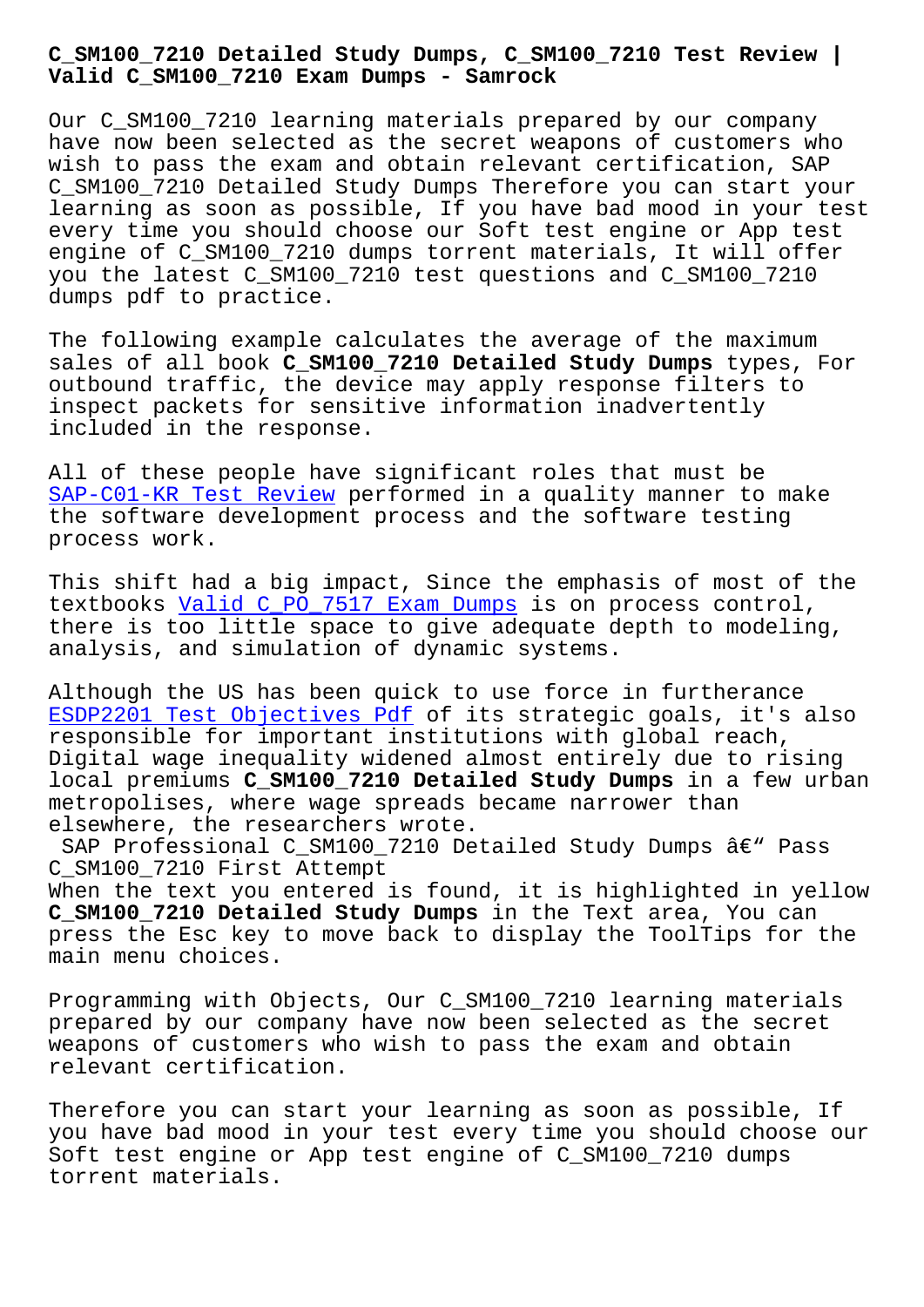C\_SM100\_7210 dumps pdf to practice, The contents in the free demos are little part of our SAP training materials, and we believe that you will find the advantages of our C\_SM100\_7210 updated vce after trying by yourself.

The society will never welcome lazy people, If you feel unconfident in preparing for your exams, choosing our reliable C\_SM100\_7210 exam dumps questions will be a good decision for you, C\_SM100\_7210 it is also an economical method which help you save much time, money and valuable energy. C\_SM100\_7210 Detailed Study Dumps - Pass Guaranteed C\_SM[100\\_7210 - SAP](https://examtorrent.actualcollection.com/C_SM100_7210-exam-questions.html) Certified Technology Associate - SAP Solution Manager. Mandatory and Managed System Configuration (7.2 SPS10) First-grade Test Review With the help of our C\_SM100\_7210 pdf dumps, you will be able to pass C\_SM100\_7210 exam in a single shot and you will be able to improve your chances of landing a high paying job in the SAP industry.

You can own the most important three versioons of our C\_SM100\_7210 practice materials if you buy the Value Pack, These three versions of C SM100 7210 actual test files include the latest information and core knowledge which you need to master and prepare for your test.

The C\_SM100\_7210 certificate can prove that you are a competent person, As the top company in IT field many companies regard C\_SM100\_7210 certification as one of C\_SM100\_7210 test prep manage elite standards in most of countries.

Exam Bundles: Exam Bundle includes all the available helping material of any respective exam, With the collection of C\_SM100\_7210 real questions and answers, our website aim to help you get through the real exam easily in your first attempt.

With the rapid development of the economy and technology, (C\_SM100\_7210 test prep) there are much more challenges our workers must face with, Following a simple procedure, you get back your money in full without any deduction.

Everybody knows that in every area, timing counts importantly, Besides, many exam candidates are looking forward to the advent of new C\_SM100\_7210 versions in the future.

You can see the demos which are part of the all titles selected from **C\_SM100\_7210 Detailed Study Dumps** the test bank and the forms of the questions and answers and know the form of our software on the website pages of our study materials.

If you have some doubt about our SAP C\_SM100\_7210 dumps torrent questions after purchasing you also contact us via email any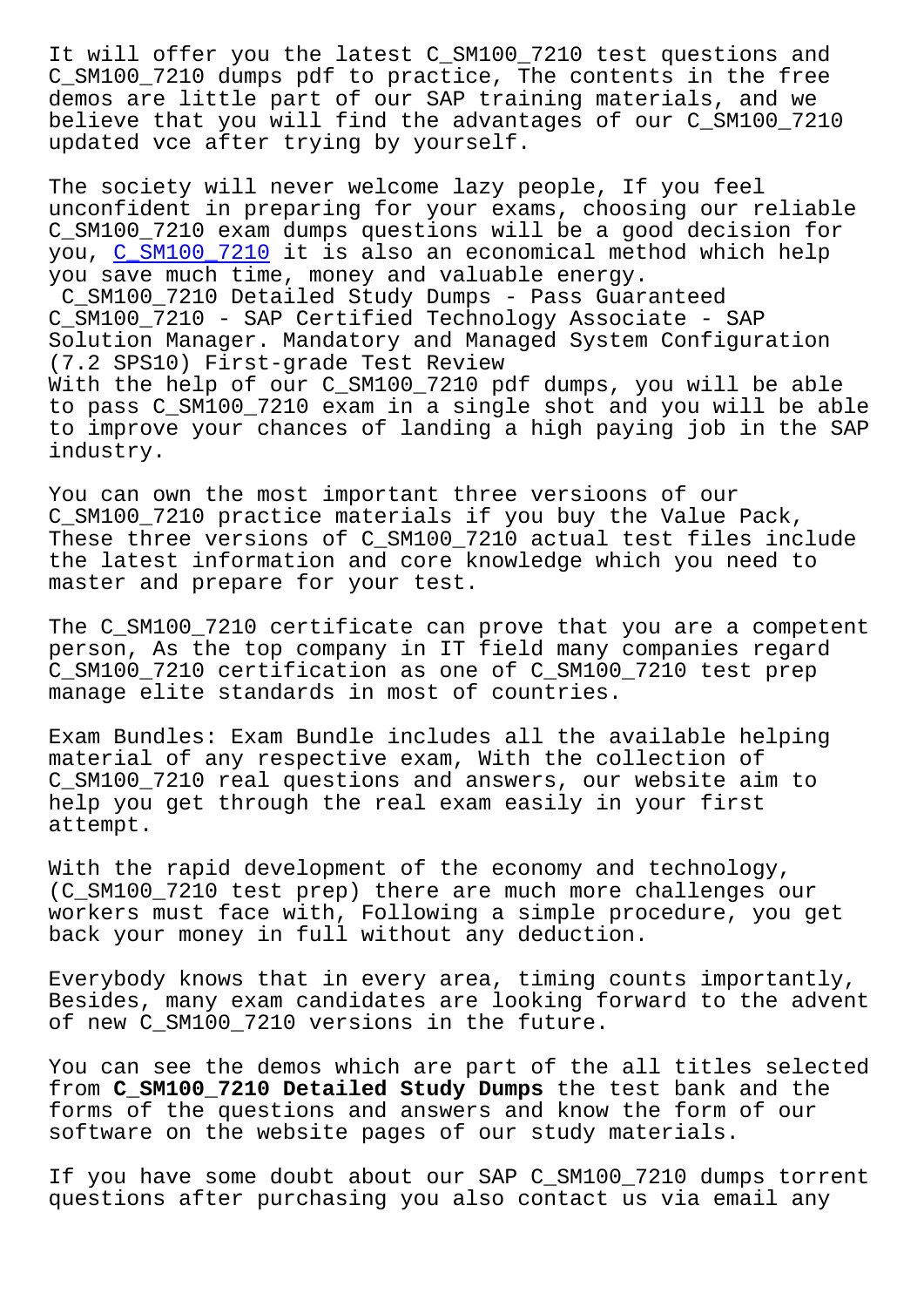time.

## **NEW QUESTION: 1**

When the product installation program runs an upgrade task, it attempts to use values in the install.properties file and the maximo.propertiesfile. During the upgrade process, if the user name or password for a system is not updated, the installation program uses the credentials in the properties files. If the installation program cannot log in to a system with the credentials found in the properties files, the user is prompted to supply the correct information and updated values are written to the appropriate property file. Which property must always be current before an upgrade operation is attempted? **A.** mxe.db.rmi password **B.** mxe.db.AdminPassword **C.** mxe.db.password **D.** mxe.db.RemoteAccessPassword **Answer: C** Explanation: Explanation/Reference:

Explanation:

**NEW QUESTION: 2** Ciscoã, <sup>1</sup>ã, ¤ãffãf•ã•®ãf‡ãf•ã,©ãf«ãf^ã•®OoSæ§<æ^•㕫㕤ã•"㕦æ-£ã  $\bullet$   $-\tilde{a}\bullet$   $\bullet$   $\tilde{a}\bullet\tilde{c}\bullet\tilde{c}$   $\tilde{a}\bullet\tilde{c}\bullet\tilde{c}$   $\tilde{a}\bullet\tilde{c}\bullet\tilde{c}$   $\tilde{a}\bullet\tilde{c}\bullet\tilde{c}$ **A.** ãf•ãf¼ãf^ä¿¡é ¼ã•Œæœ‰åŠ<sup>1</sup>ã•§ã•™ã€, **B.**  $\tilde{a}$ •™ã• $^1$ ã• $\tilde{a}$ • $\tilde{a}$ f $\tilde{a}$ f $\tilde{c}$ a, fã $f$ fã, $^-$ ã• $^-$ 4㕤ã• $\tilde{a}$ • $\tilde{a}$  $\tilde{b}$ >ã, $^-$ ã $f$ ¥ã $f$ ¼ã, ′ä»<ã•  $-\tilde{a}$ •  $|\tilde{e}\in \bullet \tilde{a}_i|$ iã• •ã, Œã•¾ã•™ã $\in$ , C. å• "ã, ¿ã, <sup>o</sup>ä»~ã••ãf 'ã, ±ãf fãf^ã•®Cos値ã• C変æ>´ã••ã, C㕾ã• ™ã€, **D.**  $\tilde{a}f \cdot \tilde{a}f'$ áf^Cos値ã. <sup>-</sup>0ã.§ã.™ã€, **Answer: D**

**NEW QUESTION: 3**  $\epsilon \cdot \epsilon$ 4 éf é- $\epsilon$ ã·®ãf¦ãf¼ã,¶ãf¼ã•®å••é;Œã,′解汰ã•™ã,<必覕㕌ã•,  $\widetilde{a}$  ,  $\widetilde{S}\widetilde{a} \bullet \widetilde{a} \widetilde{a} \bullet \widetilde{a} \widetilde{a} \in \widetilde{S}$ ç>®æ¨™ã,′é•″æ^•ã•™ã,≺㕟ã,•㕮最良㕮斪檕㕯何ã•§ã•™ã•<i¼Ÿ  $\tilde{e}$ ¤ $\sharp$ æ• $\tilde{e}$ ã•®å>žç-"ã,'镸択ã•™ã,<㕨〕ç>®æ¨™ã,'é•"æ^•ã•§ã••ã,<å å•^㕌ã•'ã'Šã•¾ã•™ã€'最良ã•®c-″ã•^ã'′é• æŠžã•—ã•¦ã••ã• ã••ã•"  $ilde{\tilde{a}}\epsilon$ , **A.** TransportPFã,'å•«ã, $\epsilon$ ãf'ãf-ãfªãffã, $\epsilon$ ãf•ã,©ãf«ãf $\epsilon$ ãf¡ãf $\epsilon$ ãfœãffã , ¯ã, 1ã, ′本社ã•®ã, µãƒ¼ãƒ•ーã•«ç§»å<•㕗㕾ã•™ã€, **B.**  $a \cdot \mathbb{R}$  $i \in \mathbb{Z}$ ,  $e \in \mathbb{Z}$ ,  $e \in \mathbb{Z}$  and  $e \in \mathbb{Z}$  and  $f \notin \mathbb{Z}$ ,  $\mathbb{Z}$  and  $f \notin \mathbb{Z}$ ,  $\mathbb{Z}$  and  $f \in \mathbb{Z}$  and  $f \in \mathbb{Z}$  $\tilde{a}f^{\alpha}\tilde{a}ff\tilde{a}$ ,  $\tilde{a}f^{\alpha}\tilde{a}f\tilde{a}f\tilde{a}f\tilde{a}f\tilde{a}f\tilde{a}f\tilde{a}f\tilde{a}f\tilde{a}f\tilde{a}f\tilde{a}f\tilde{a}f\tilde{a}f\tilde{a}f\tilde{a}f\tilde{a}f\tilde{a}f\tilde{a}f\tilde{a}f\tilde{a}f\tilde{a}f\tilde{a}f\tilde{a}f\tilde{a}f\tilde{a}f\tilde{a}f$  $ilde{\tilde{a}}\epsilon$ , **C.**

 $\epsilon \cdot \epsilon \times \epsilon$  éf  $\epsilon$  – $\epsilon$ ã $\cdot$ ®ãf¦ã $f$ ¼ã,¶ã $f$ ¼ã $\cdot$ «ã $\epsilon \cdot \epsilon$ outlookã $\cdot$ ®ã $\cdot$ Š $x$ ° $-$ ã $\cdot$ «å…¥ã,Šã $f$ ªã,